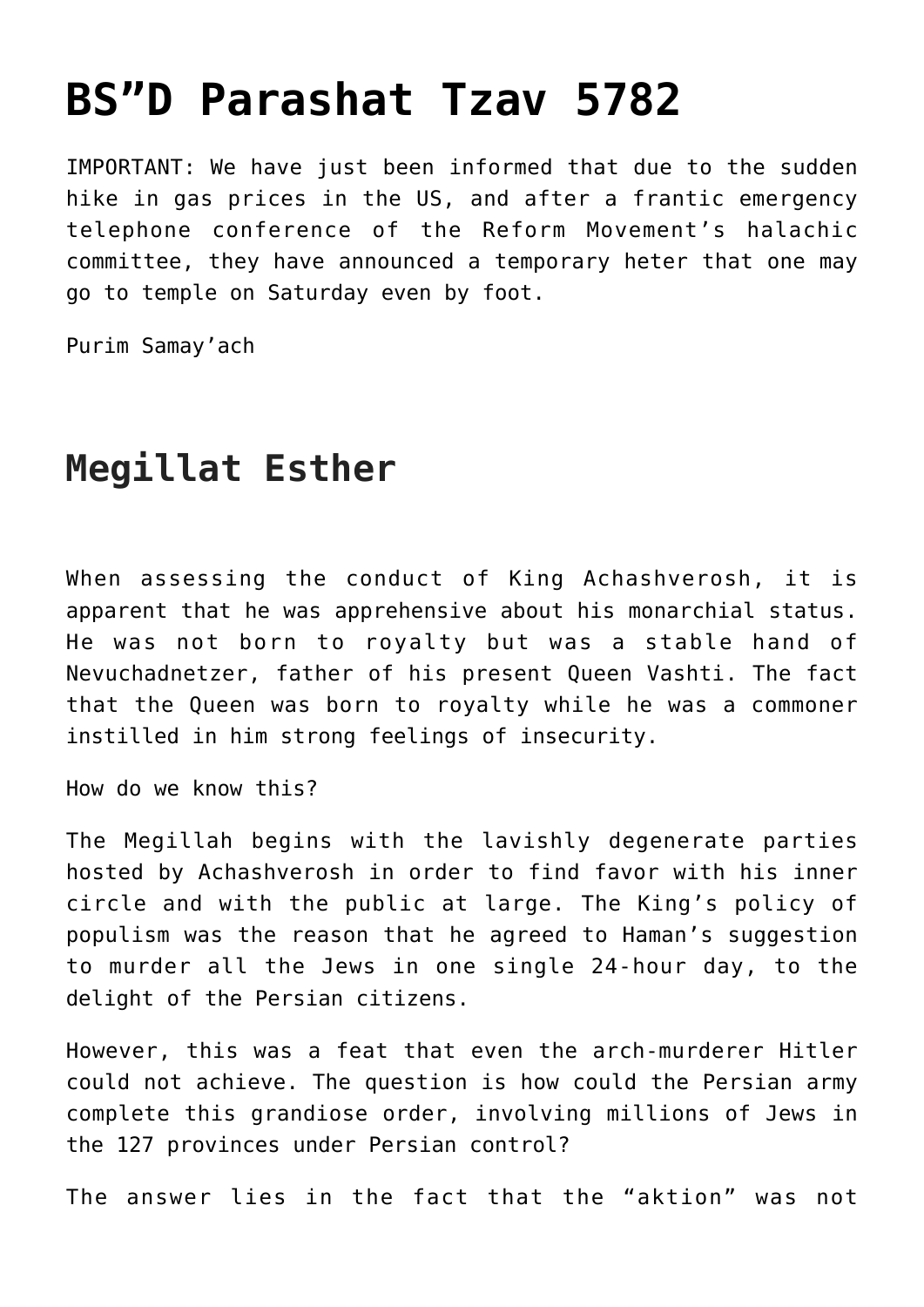relegated to the army, who could not know where every Jew lived or was hiding but was entrusted to the 'friendly' Persian neighbors who knew where their Jewish neighbors lived and where they were hiding. As in the 1929 Hevron massacre and the annual pogroms in Ukraine and throughout Europe, they were perpetrated by the plain "folk". But why should these nice people murder their Jewish neighbors – the Goldbergs and Sacks, the Schwartzes and Kleins? It was King Achashverosh's need to be loved and revered that led him to bestow generous gifts to his non-Jewish subjects. In this case, when they would murder their Jewish neighbors, they would be allowed to take their victims' property and possessions.

Populism at its best and its worst, but it works!

Question: Why was it necessary for Mordechai and Esther to include the incidence of Vashti's death in the Megillah's text, when the main narrative of the story is the King's need to find a wife? Wouldn't it have been sufficient to begin the Megillah with the search for a queen without the morbid details of Vashti?

I will return to this be"h.

## **The Invisible Factor**

Following is a fundamental principle when composing a literary or theatrical drama:

There are five elements in most dramatic events in stories and plays created by authors and playwrights – Exposition (background), Ascending Action, Conflict (between opposing forces, ideas or interests), Climax and Surprise Resolution.

In fact, HaShem as the ultimate Playwright incorporates them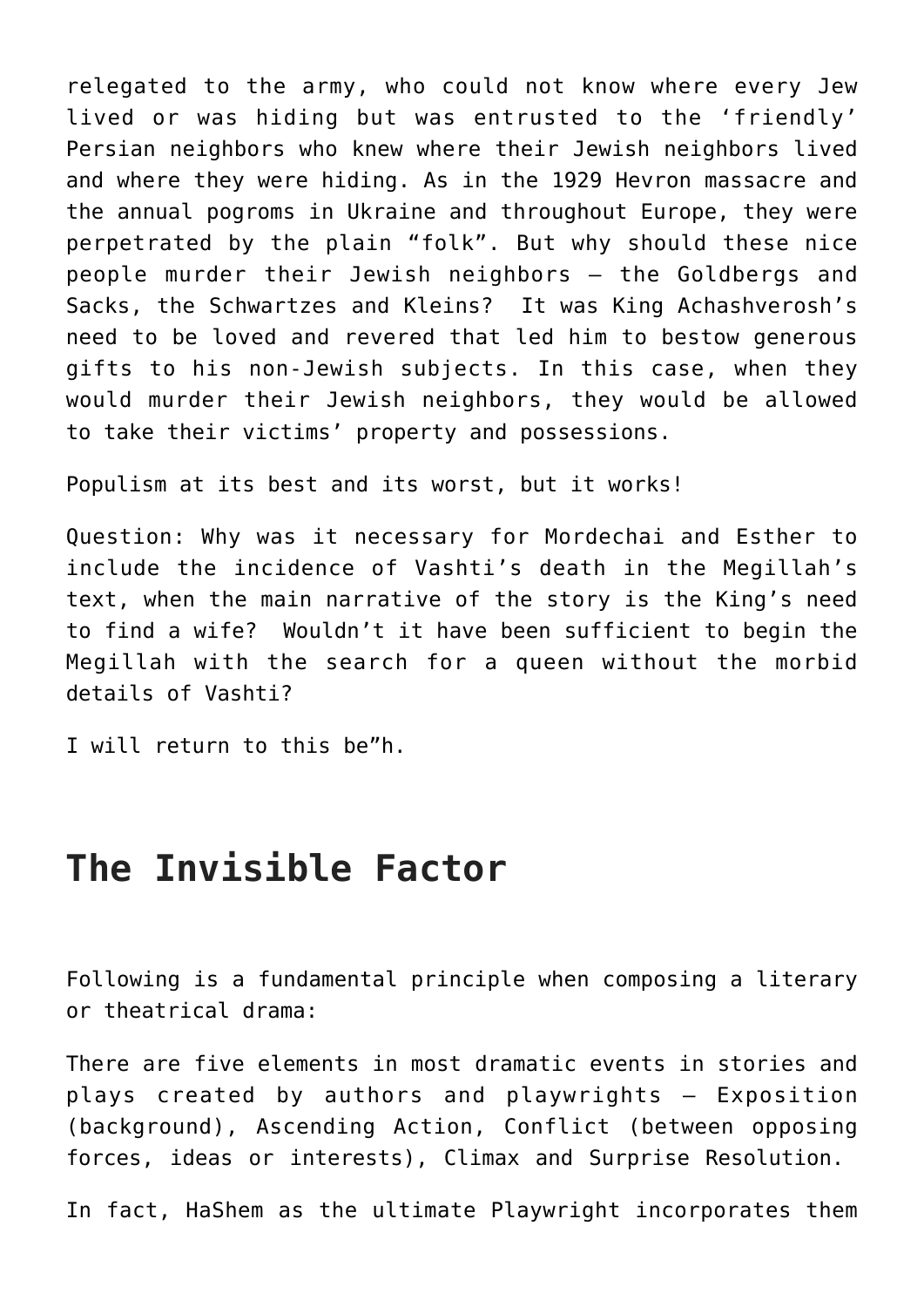in the major episodes of TaNaCh and history. However, in contrast to our literary giants, HaShem often incorporates a sixth element – an embedded invisible factor. It can be an individual or a nation who apparently has little or no input on the visible narrative, but later proves to be the major factor in the unfolding events.

The five elements in the Megillah saga are:

EXPOSITION: The King's inappropriate behavior at the party resulting in his imposing the death sentence upon Queen Vashti. When the King sobers up, he orders a nationwide beauty contest to choose a new queen. The winner (or loser) turned out to be the Jewish Esther.

ASCENDING ACTION: Haman's favored status and his convincing Achashverosh to have all the Jews murdered on a single day – the following 13th of Adar.

CONFLICT: Haman's obsession to kill Mordechai and all the Jews.

CLIMAX: Esther's second party and her dramatic accusation against Haman who was subsequently hanged.

SURPRISE RESOLUTION: According to Persian law, a King's edict could not be rescinded. When the King discovers that Esther is a Jewess and subject to the fate of all the other Jews in his 127 provinces, he suddenly realizes that he must save her life by bypassing his own edict and permitting the Jews to bear arms. It is not out of love for his Queen that he has to protect her and all the Jews, because he has many other women who can take her place. Why did Achashverosh suddenly act to save the Jews by permitting them to bear arms and even to kill Achashverosh's own Persian citizens?

It is here that HaShem, the ultimate Master of suspense, goes one step beyond the tale of Purim with an embedded factor that compelled the King to agree to all of Esther's demands.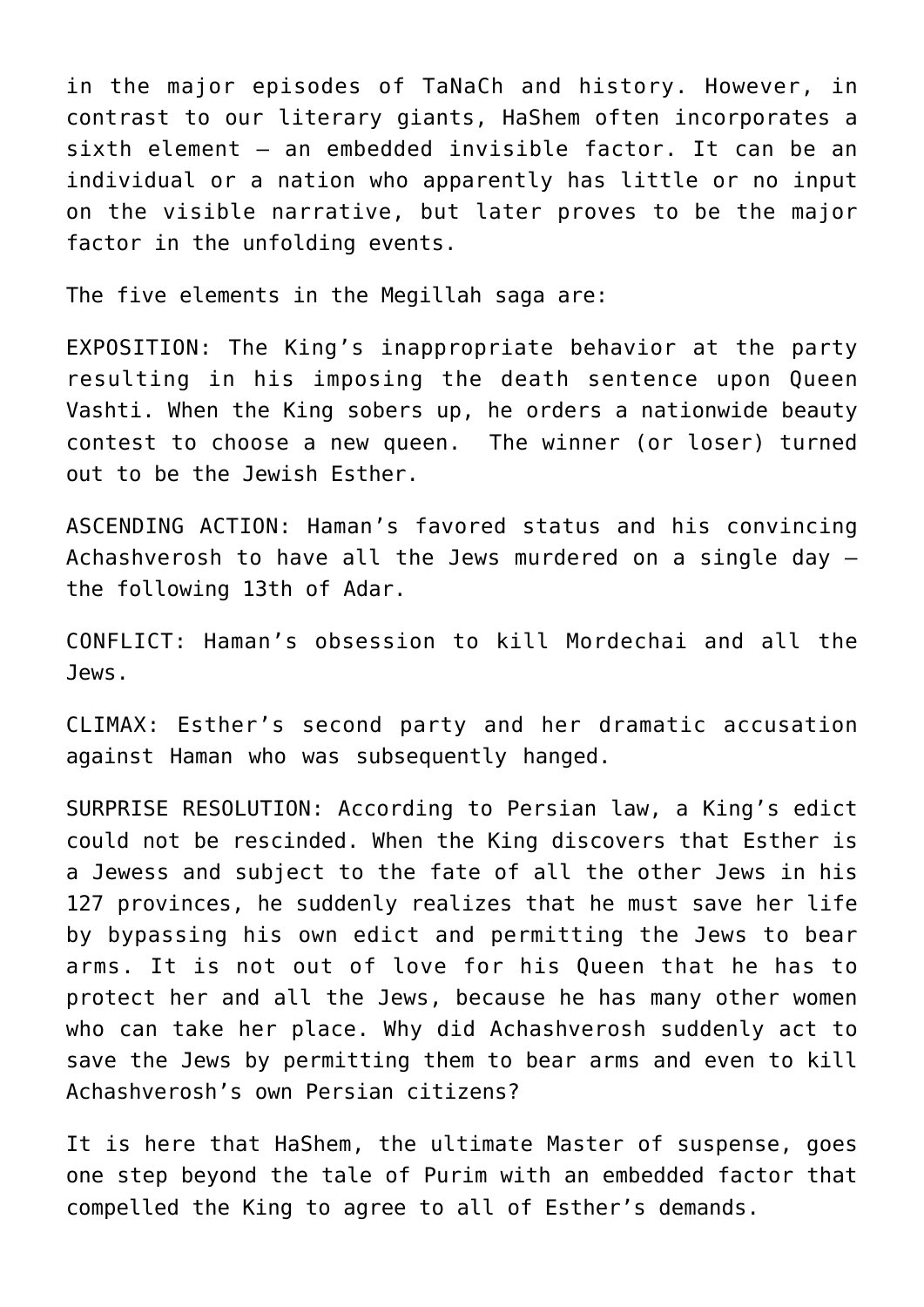Here is the cutting edge of the entire Megillah. Achashverosh is sitting on a wobbly throne. If he allows Queen Esther to be killed after ordering the death of his first Queen Vashti, his reputation as a rational and deserving leader will be tarnished to the point of rebellion and his own death (which nearly occurred at the hands of Bigtan and Teresh). So, the murder of two queens was not an option for the King. Esther, and consequently all her nation of Jews, must be saved.

Vashti is the invisible embedded personality that brings about the miracle of Purim.

One more example of a major saga which came about because of an embedded personality:

The apparent lesson from the Akeida (binding) of Yitzchak is the total submission of Avraham and Yitzchak to the will of HaShem. However, that's not the real reason that HaShem initiated the Akeida test.

The Torah relates that after three days of travelling from Hevron, the entourage which includes Avraham's first son Yishmael and Avraham's slave Eliezer, stood overlooking the future Temple Mount. Avraham turns to Yishmael and Eliezer and instructs them to remain where they are together with the donkey.

Avraham and Yitzchak begin walking to Mount Moriah. This was the exact moment for which HaShem brought about the Akeida episode. The embedded personality was Yishmael who was being put to the test to decide his fate and that of his descendants for all time.

When Avraham began walking towards Mount Moriah, Yishmael knew that the mission was for his father to sacrifice his son in the service of HaShem. It was then that Yishmael stood at a crossroads in his life, one that would define his spiritual connection to Avraham and to Avraham's God. It was then that Yishmael thought to say to Avraham, "Abba. Take me. I am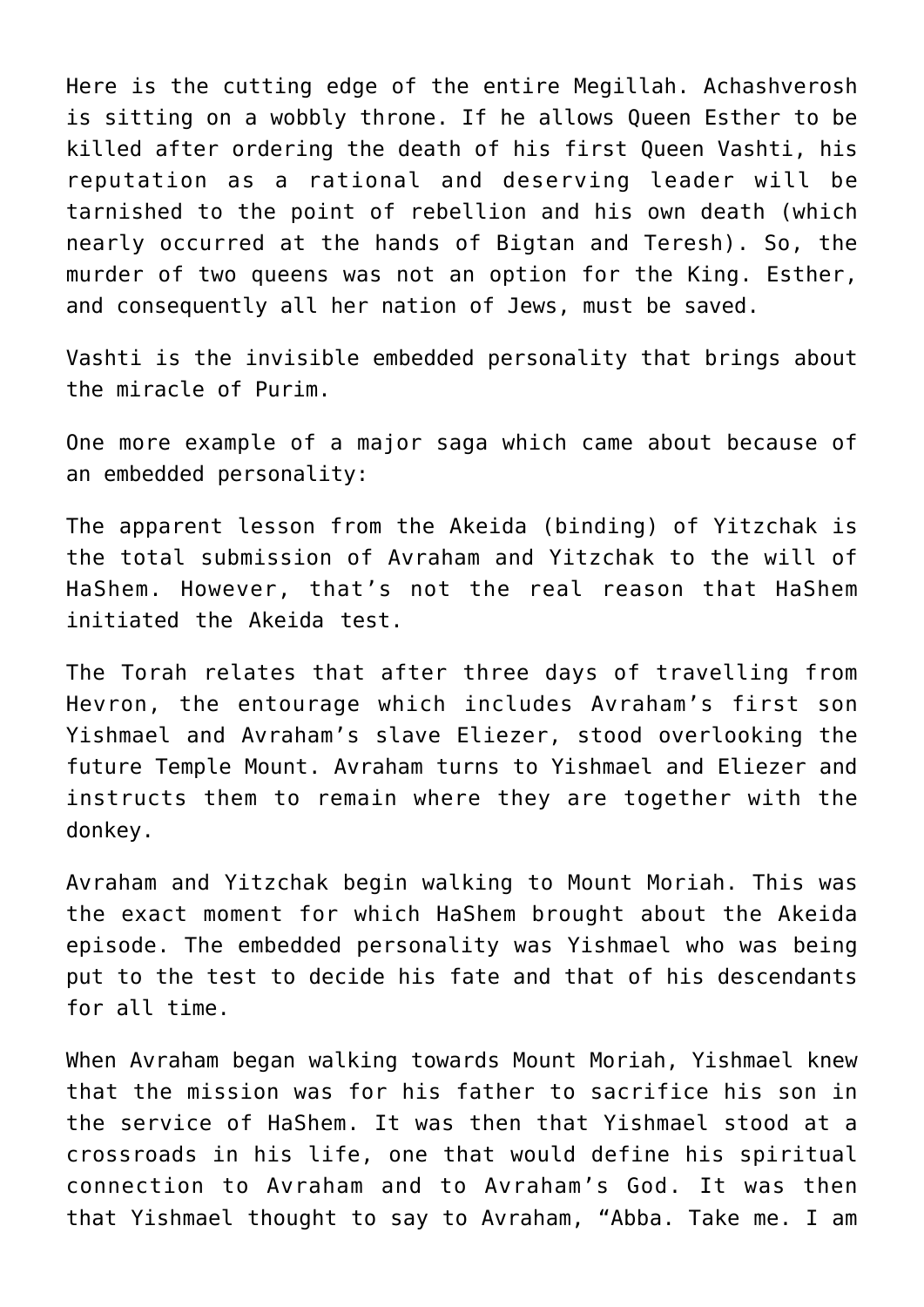the favored of HaShem and not Yitzchak. I want to serve HaShem with all my heart, soul and body even unto death". Instead, Yishmael could not bring himself to do so and stood paralyzed, thereby severing his spiritual connection with Avraham and with HaShem for all time. Yishmael stands by the wayside together with the donkey, because that is his spiritual level.

This is the real story about why HaShem commanded Avraham to offer up Yitzchak as a sacrifice. It was in order to cut Yishmael off from all kedusha (holiness), as we see today in the people who abide by Islam.

Another example:

Russia has declared war on Ukraine. Thousands of soldiers and civilians on both sides have lost their lives or been wounded and hundreds of thousands of Ukrainians have been left homeless. The apparent reason is Russia's ambition to restore control over all the nations which comprised the former Union of Soviet Socialist Republics (USSR).

The drama gripping the world today is whether Putin will use chemical or even nuclear weapons and expand his war to include NATO countries.

Is this the reality or is there an embedded factor which is responsible for HaShem bringing about these events? Since the drama is still being played out, no one can know for sure. However, the invisible embedded factor that is generating these events could be the agreement being discussed in Vienna between European countries with the US on one side, and Iran on the other. Perhaps the war in Eastern Europe will prevent the agreement from being signed? Time will tell.

I offer one more embedded personality who was the cause of the drama in his time.

Ya'akov's sons go down to Egypt in order to purchase food